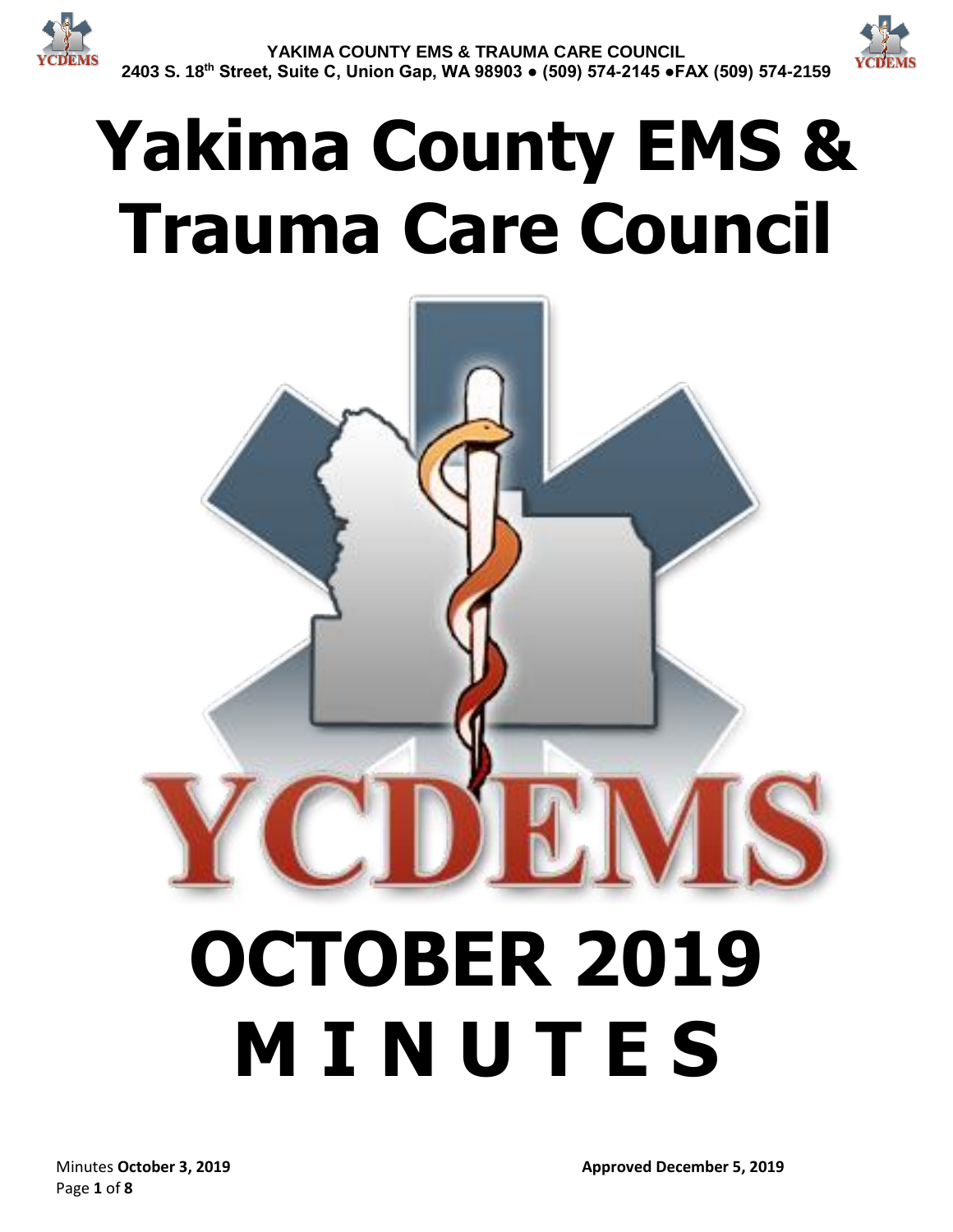



#### **Yakima County EMS & Trauma Care Council Attendance Record for January– December 2019**

|                                                                      |                                     |                                                 |   | Feb | <b>April</b> |   | <b>October</b> | Aua |   | <b>Oct</b> |   |   | <b>Dec</b> |
|----------------------------------------------------------------------|-------------------------------------|-------------------------------------------------|---|-----|--------------|---|----------------|-----|---|------------|---|---|------------|
| <b>Agency/Department</b>                                             | Representative                      | <b>Alternate</b>                                | R | А   | R            | R | А              | R   | A | R          | А | R | A          |
| Consumer                                                             | Loren Belton,<br><b>YVCOG</b>       | Open                                            |   |     |              |   |                |     |   |            |   |   |            |
| <b>Medical Control</b>                                               | Ben Maltz MPD                       | Designee                                        |   |     |              |   |                |     |   |            |   |   |            |
| Elected Official (Fire<br>Commissioner/Mayor/City<br>Council Member) | Kay Funk, City of<br>Yakima Council | Ken Eakin, Fire<br>Commissioner,<br><b>WVFD</b> |   |     |              |   |                |     |   |            | x |   |            |
| Law Enforcement                                                      | <b>Open</b>                         | Open                                            |   |     |              |   |                |     |   |            |   |   |            |
| Yakima County Training<br>Officer's Association                      | Jim Johnston, West<br>Valley FD     | Open                                            |   |     |              |   |                |     |   |            |   |   |            |
| Yakima County 9-1-1                                                  | Brad Coughenour,<br>SunCom 911      | Stacey Garcia,<br>SunCom 911                    | Χ |     | Χ            | Χ |                |     |   |            | Χ |   |            |
| Yakima County<br>Department of Emergency                             | Tony Miller, ES<br><b>Director</b>  | Wendy Moudy,<br><b>EMS Ops</b><br>Manager       | X | X   | X            |   | Χ              |     |   | Χ          |   |   |            |
| <b>Medical Services</b>                                              | Diane Koch,<br>Secretary            | None                                            | Χ |     | X            | Χ |                |     |   | X          |   |   |            |

#### **UPPER VALLEY REPRESENTATIVES**

|                                                                            |                                             |                                                                 |                       | Feb          |   | <b>April</b> |   | <b>October</b> | Aua |   | Oct              |   |   | <b>Dec</b> |
|----------------------------------------------------------------------------|---------------------------------------------|-----------------------------------------------------------------|-----------------------|--------------|---|--------------|---|----------------|-----|---|------------------|---|---|------------|
| <b>Agency/Department</b>                                                   | <b>Representative</b>                       |                                                                 | <b>Alternate</b><br>R |              | R | A            | R | A              | R   | A | R                | А | R |            |
| <b>Fire Service</b>                                                        | Gary Hanna, Selah<br>FD                     | Ken Frazier,<br>Gleed FD                                        | x                     | X            | X | X            |   | v<br>⋏         |     |   | Χ                |   |   |            |
| Hospital (Nursing<br>Administration)                                       | Tammy Pettis,<br>Virginia Mason<br>Memorial | Laurie Robinson,<br>Astria Regional<br>Medical Center,<br>Chair |                       | $\checkmark$ | X | x            |   | ∧              |     |   |                  | x |   |            |
| Ambulance Service<br>(alternate each year<br>between ambulance<br>services | Dave Lynde, AMR,<br>Past-Chair              | Brian Ireton,<br><b>ALS</b>                                     |                       | Χ            | Χ | X            | X |                |     |   | $\check{ }$<br>л |   |   |            |

#### **LOWER VALLEY REPRESENTATIVES**

|                                      |                                   | <b>Alternate</b>                     | Feb          |   | April |   |   | <b>October</b> | Aug |   | <b>Oct</b> |   |   | <b>Dec</b> |
|--------------------------------------|-----------------------------------|--------------------------------------|--------------|---|-------|---|---|----------------|-----|---|------------|---|---|------------|
| <b>Agency/Department</b>             | Representative                    | R                                    |              | А | R     | A | R | A              | R   | А | R          |   | R |            |
| <b>Fire Service</b>                  | Tim Smith,<br>Toppenish FD        | Joel Byam, FD<br>#5, Chair-Elect     |              |   | x     | X |   | Χ              |     |   |            | X |   |            |
| Hospital (Nursing<br>Administration) | Open Astria<br>Toppenish Hospital | Open Astria<br>Sunnyside<br>Hospital |              |   |       |   |   |                |     |   |            |   |   |            |
| Ambulance Service                    | Wayne Guckert,<br><b>WSA</b>      | Ken Anderson,<br><b>SSFD</b>         | $\checkmark$ |   | x     | X |   |                |     |   |            | X |   |            |

#### **EX-OFFICIO MEMBERS**

| Agency/Department                                 | Representative | Feb | April | <b>October</b> | Aua | Oct | Dec |
|---------------------------------------------------|----------------|-----|-------|----------------|-----|-----|-----|
| South Central Region EMS & Trauma Care<br>Council | Zita Wiltgen   |     |       |                |     |     |     |

#### **It is the responsibility of the representative to contact his/her alternate when he/she is unable to attend the meeting.**

By-Law, Article III

1.1 Each seat will select one representative and one alternate to the Board of Directors. Each seat will be permitted one representative with one vote. Alternates vote in the absence of the regular representative. All members of the Board of Directors shall be selected prior to the annual meeting for the coming year.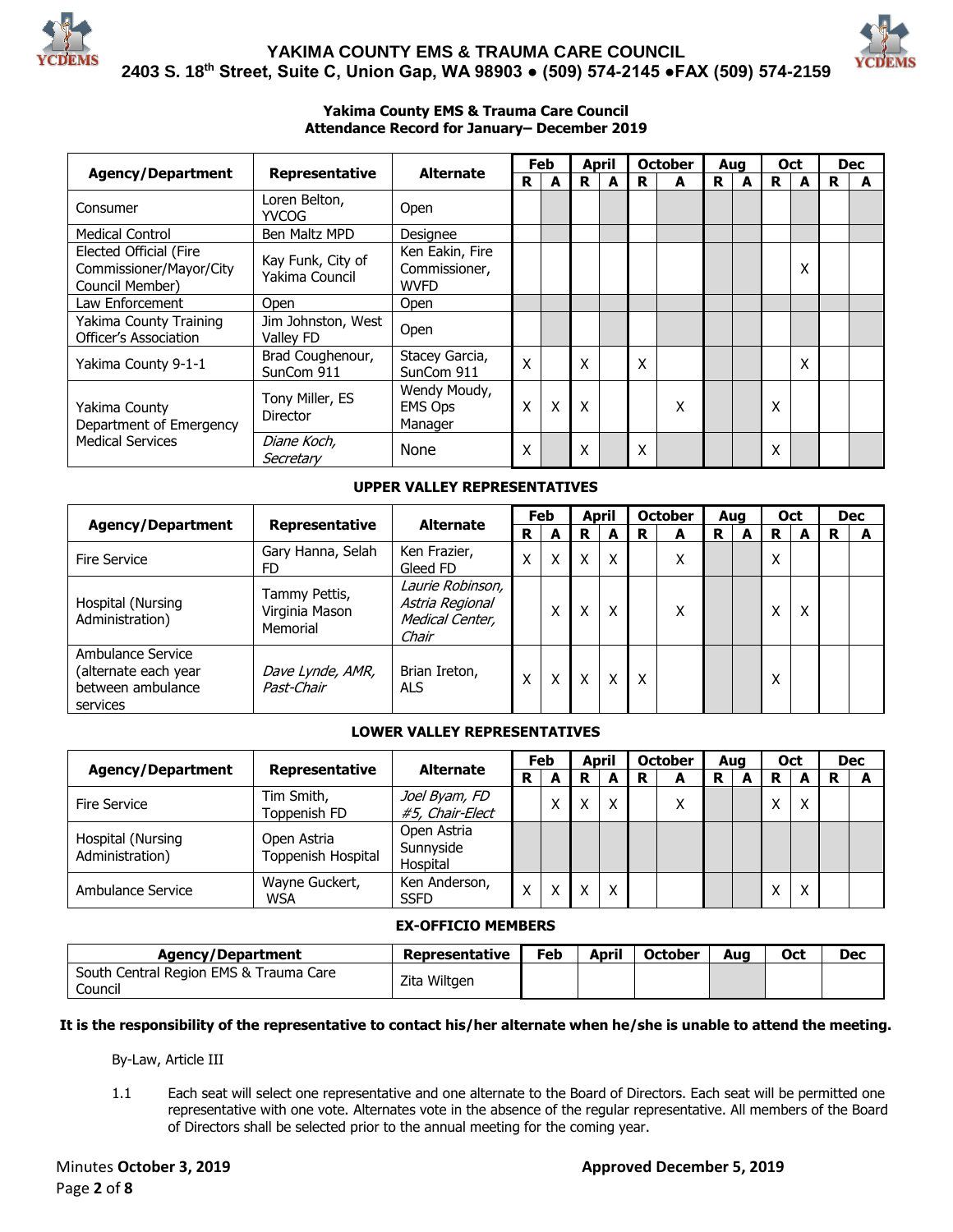



- **1. Roll call** with 12 present. Seven representatives and 5 alternates. Two alternates were voting at this meeting.
- **2. Guests**: Dennis Hoover, Virginia Mason Memorial, Aaron Markham, Yakima Fire Department, and John Nokes, Advanced Life Systems.

## **3. Approval and correction of minutes**.

Dave Lynde moved to approve the minutes from June 6, 2019, as sent. Ken Eakin seconded. Motion passed.

**4. Correspondence** – Laurie Robinson None.

# **5. Committee Reports**

# **Medical Control: Tony Miller**

Dr. Maltz was deployed as of September 1 and has decided not to come back as MPD, as he felt he was not able to devote enough time to the position. The State has assigned Dr. Kevin Hodges from Benton/Franklin/Adams Counties. He does not want to make any major changes in Yakima County. He does have a few improvements he would like to implement. He will be the interim MPD for 6 months, after which the State and Dr. Hodges will evaluate whether he wishes to stay as the MPD or whether we need to find a new MPD. The State is considering changing to Regional MPDs.

## **Regional Council: Dave Lynde**

- A. Under SSB5380 WEMSIS reporting will be mandatory for licensed ambulance and aid services. DOH will be opening up rules on WEMSIS Jan 2020 and begin work with expectation of being complete 2021. As the SC Region chair he will be getting a list of agencies that are already submitting and will be contacting those agencies that are not submitting to see why and what help may be offered.
- B. The American College of Surgeons conducted an assessment of Washington's EMS & Trauma System in April 2019. The written assessment report was released this summer and offered recommendations for improvement. The report can be found at this link: [https://www.doh.wa.gov/ForPublicHealthandHealthcareProviders/EmergencyMedicalServicesE](https://www.doh.wa.gov/ForPublicHealthandHealthcareProviders/EmergencyMedicalServicesEMSSystems/EMSandTraumaCareSystemAssessment) [MSSystems/EMSandTraumaCareSystemAssessment](https://www.doh.wa.gov/ForPublicHealthandHealthcareProviders/EmergencyMedicalServicesEMSSystems/EMSandTraumaCareSystemAssessment)

The Department of Health will be holding forums across the state to engage stakeholders and gather community feedback on the assessment from EMS and Trauma care providers, community members, legislators, Tribes, and others. These are open public forums, and all are welcome. Yakima will be hosting one October  $18<sup>th</sup>$ , 10 am  $-1$  pm at the DSHS Community Services Office 1002 N. 16<sup>th</sup> Avenue, Yakima. Forums will be focusing on 4 categories. Link for the forums:

[https://www.doh.wa.gov/Portals/1/Documents/2900/EMSTCareSystemAssessmentForumInvita](https://www.doh.wa.gov/Portals/1/Documents/2900/EMSTCareSystemAssessmentForumInvitation.pdf) [tion.pdf](https://www.doh.wa.gov/Portals/1/Documents/2900/EMSTCareSystemAssessmentForumInvitation.pdf)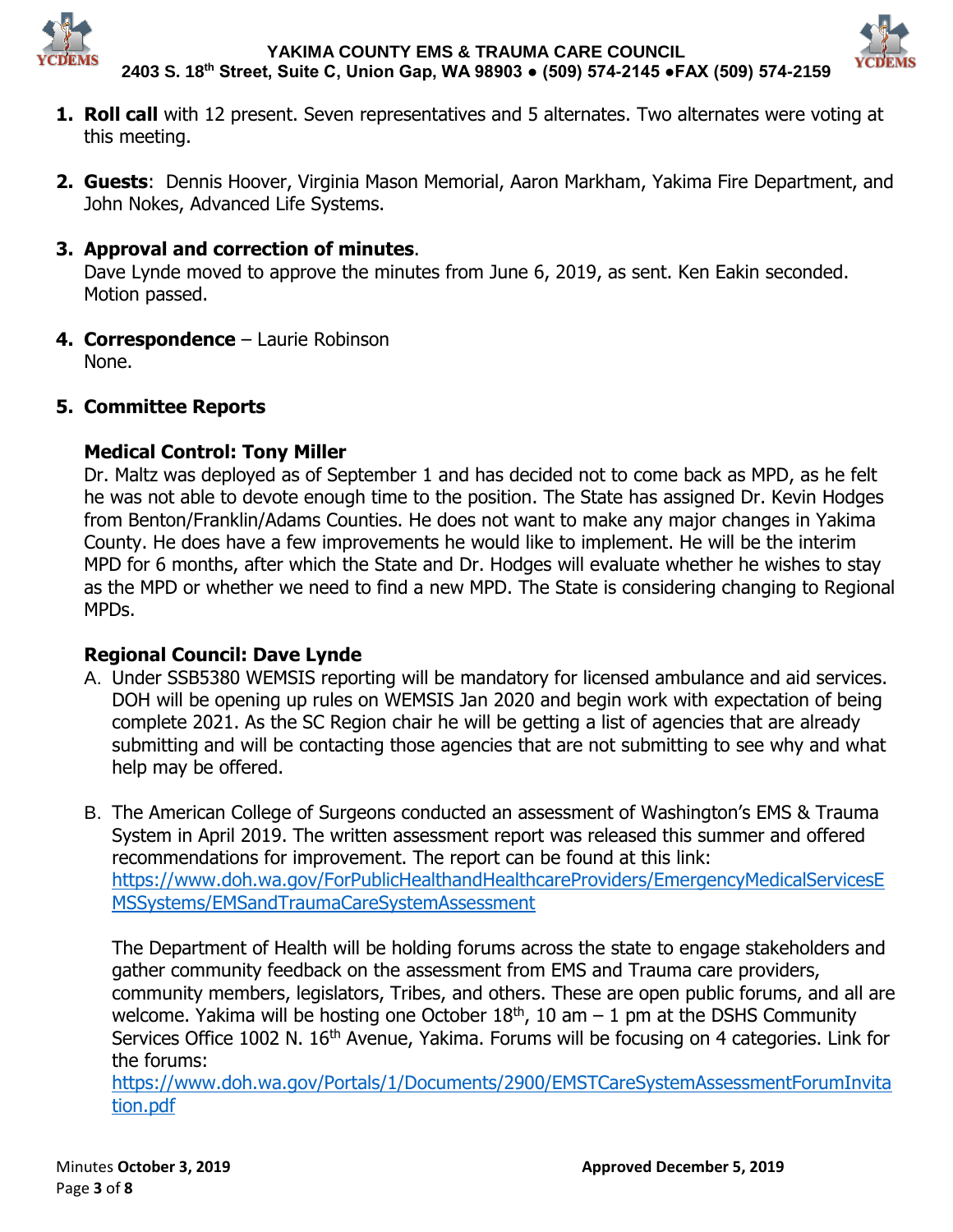



- Access to care
- Improving patient outcomes
- Patient and community safety
- Being good stewards of state resources

There will be 30-minute presentation followed by the 4 breakout sessions. Side note a single person will only have time to attend two.

Comments will be gathered and taken to the Steering Committee to prioritizing and implement plans. The desire will be to have a path forward by July 2020.

C. The DOH is in its 2nd round of the Initial NREMT pilot program. For this round, 45 EMT initial testing NREMT vouchers were received to assist rural departments with the cost of training their volunteers. Application and program FAQ is found on our DOH website. [https://www.doh.wa.gov/ForPublicHealthandHealthcareProviders/EmergencyMedicalServicesE](https://www.doh.wa.gov/ForPublicHealthandHealthcareProviders/EmergencyMedicalServicesEMSSystems/EMSEducationandTraining/NationalRegistryInformation/VoucherProgramFAQs) [MSSystems/EMSEducationandTraining/NationalRegistryInformation/VoucherProgramFAQs](https://www.doh.wa.gov/ForPublicHealthandHealthcareProviders/EmergencyMedicalServicesEMSSystems/EMSEducationandTraining/NationalRegistryInformation/VoucherProgramFAQs)

If you wish to apply for assistance **do not pay for the exam**. Apply for assistance and wait to receive the voucher.

- D. A presentation on Public records/record retention online training at <https://www.atg.wa.gov/opengovernmenttraining.aspx>
- E. The DOH made a presentation reviewing the results of the Rural EMS Attributes Survey. It provided information on the project background, process and methods, as well as outcomes and next steps of the assessment.

One of the recommendations was to have more Stroke Awareness. It was recommended that the Yakima County Department of EMS place the AHA FAST exam on their website and Facebook page.

DOH is recommending a Part Time Verification Pilot Program that will explore the options and ensure that it does not complicate existing regulations and procedure.

# **SunCom 911 – Stacey Garcia** – None

## **Department of EMS: Tony Miller**

- A. Approve 2020 EMT Academy State Application. Steve Smith will be the SEI and Jeremy Rodriguez will be the SEI candidate.
- B. Approve 2019 BLS Evaluator State Applications (Refreshers on 10/12, 11/16, 12/9 and Initial on 12/14).
- C. Approve Supraglottic Airway Course for Yakima Fire Department (11/13). Motion to approve Tim Smith all of the classes, seconded Gary Hanna. Motion approved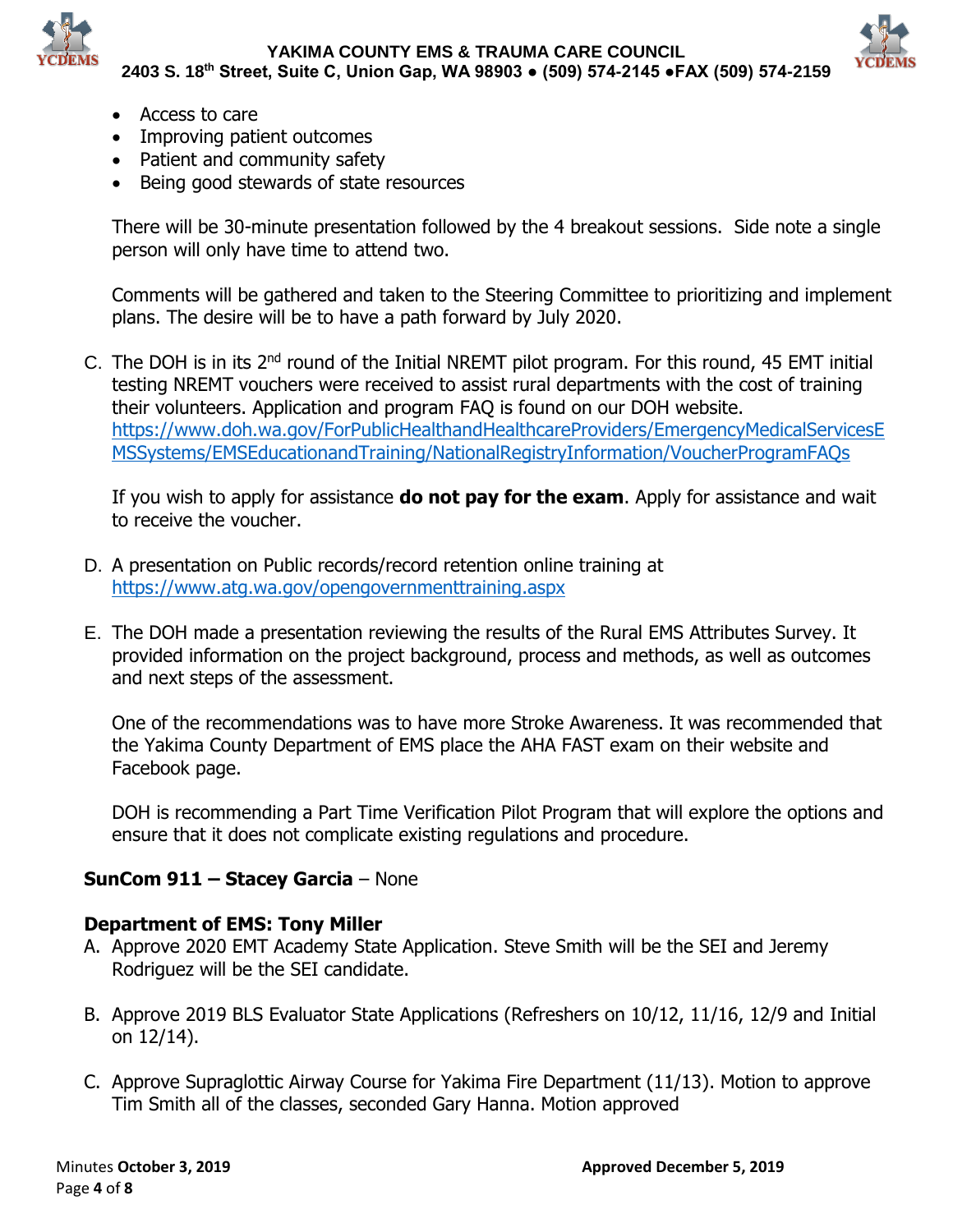



D. Training report May-August, we provided 466 students with 124 hours of training. Report attached.

## **6. Old Business:**

A. Trauma Response Area Maps – Dave Lynde An overall map was received and a few corrections needed to be made. Now we are getting individual maps for each area/agency. Will take the individual maps around to the departments/districts for review and to get descriptions.

## **7. New Business:**

- A. Appoint Nominations Committee The following volunteered and were duly appointed: Dave Lynde, Ken Eakin, Tammy Pettis
- B. County Operating Procedures Dave Lynde The last update was sent to the State for approval about 2 years ago and have never been approved. There are some changes that have happened since that time and these need to be updated. In particular, the MCI COP needs to meet National Standards. Tony Miller motioned to update the COPS, Laurie Robinson seconded. Motion passed.

The COPS will be sent out to everyone for review.

C. Stroke Awareness Campaign – covered under Regional Council Report

# **8. Good of the Order**

- A. On the next meeting day, December 5<sup>th</sup>, the South Central Region Council will be meeting (the normal meeting day falls on Thanksgiving). It was decided to start the local council meeting at 3:30 pm that day to ensure everyone is able to attend both meetings.
- B. Dennis Hoover, Virginia Mason Memorial, Cardiovascular Services Director Provided information about using technology to notify hospitals from the field. There are currently 2 programs available. Both state they are able to transmit 12-Leads, videos, data and other pertinent patient information (i.e., allergies) before the patient ever reaches the hospital. The system would send alerts to the appropriate hospital staff such as cardiologist, cath labs, etc.

The system is being deployed throughout Washington State. Studies show that prehospital notification times are cut down. Most hospitals on west side are using Pulsara. Before anything of this type could be implemented in Yakima County it would need to be a community standard involving both Astria and Virginia Mason Memorial and all of the transport agencies. All of the costs reside with the hospitals and it is free to EMS. It will involve training and community coordination.

A community stakeholder meeting involving hospitals and transport agencies will be arranged.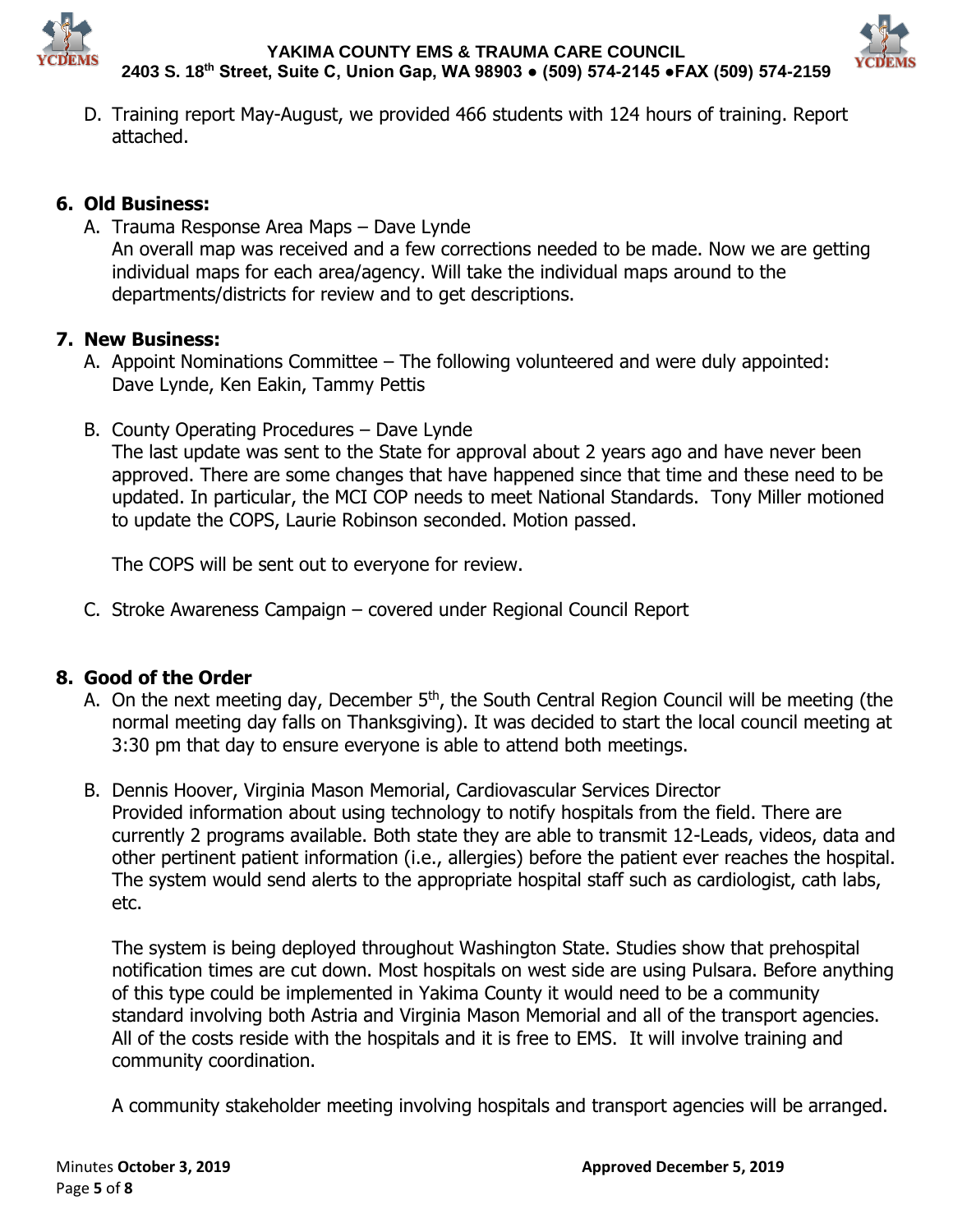



C. Joel Byam reported concerns regarding ambulance services contacting the hospitals regarding patients who frequently using the EMS system and the emergency departments. There are hospitals that when contacted are telling the ambulance providers that they "are not to bring the patient here – there is nothing wrong with them – we just saw them".

This is causing the volunteers great concern and is leading to patients not being seen when they are requesting transport to the hospital.

John Nokes, ALS, recommended contacting "Consistent Care" for a referral. There is no guarantee of services when a patient is referred. However with the diversity of the Consistent Care group there are many options for getting proper care for many people. Services range from medical and mental health to housing and rehabilitation. To refer a patient you need a minimum of a name and date of birth. There are several check boxes on the form and you should do your best to fill these out. The most important box is the narrative section. Give as much pertinent detail as possible so the correct services can be contacted. <https://www.consistentcare.org/faq>

Please keep in mind this is not a replacement for CPS/APS reports.

- **9.** The next meeting will be **December 5, 2019 at 3:30 pm,** Yakima County Department of Emergency Medical Services, 2403 S. 18th Street, Union Gap, Classroom B.
- **10.** Meeting adjourned.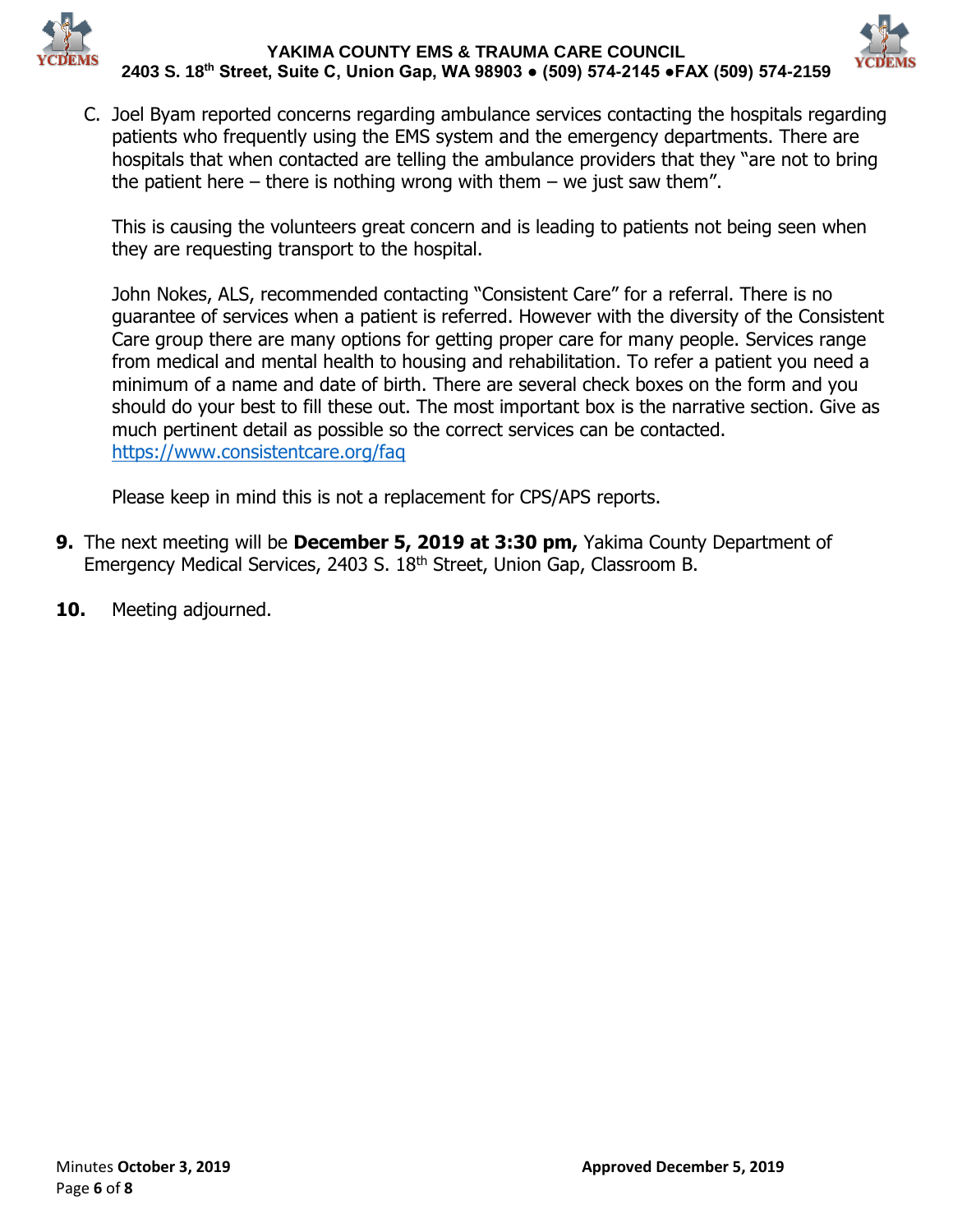



#### **Yakima County EMS and Trauma Care Council Bi-Monthly 2019 Training Report Months: May 1, 2019 - August 31, 2019**

#### **OTEP CLASSES**

| <b>Date</b> | <b>Class</b>                                      | Location                                                       | <b>Students</b> | <b>Hours</b>   |
|-------------|---------------------------------------------------|----------------------------------------------------------------|-----------------|----------------|
| 5/1/2019    | 2019 Skills Workshop B (Mod 3&4)                  | Selah FD, St #21&22 @ 21                                       | 21              | 2              |
| 5/1/2019    | 2019 Skills Workshop B (Mod 3&4)                  | Selah FD, St #24&26 @ 24                                       | 6               | $\overline{2}$ |
| 5/2/2019    | 2019 Skills Workshop B (Mod 3&4)                  | Yakima Training Center FD                                      | 12              | $\overline{2}$ |
| 5/2/2019    | 2019 Skills Workshop B (Mod3&4)                   | FD #5, St#15 @ Mabton                                          | 8               | $\overline{2}$ |
| 5/2/2019    | 2019 Skills Workshop B (Mod3&4)                   | FD #5, St#3 & St#4 @ Harrah                                    | 12              | $\overline{c}$ |
| 5/6/2019    | 2019 Skills Workshop B (Mod3&4)                   | FD #5, St#1 White Swan                                         | $\overline{2}$  | $\overline{2}$ |
| 5/7/2019    | 2019 Skills Workshop B (Mod 3&4)                  | West Valley FD, St #51 - Day Drill                             | $\,6$           | $\overline{2}$ |
|             | 2019 ILS Skills Workshop B                        | GCFD#8 @ Mattawa                                               | 5               | $\mathbf{1}$   |
| 5/8/2019    | 2019 Skills Workshop B (Mod 3&4)                  |                                                                | 13              | $\overline{2}$ |
| 5/8/2019    | 2019 Skills Workshop B (Mod 3&4)                  | West Valley FD, St #51                                         | 14              | $\overline{2}$ |
| 5/8/2019    | 2019 Skills Workshop B (Mod 3&4)                  | West Valley FD, St #53                                         | 5               | $\overline{2}$ |
| 5/9/2019    | 2019 Skills Workshop B (Mod 3&4)                  | Yakima Training Center FD                                      | $\overline{7}$  | $\overline{c}$ |
| 5/9/2019    | 2019 Skills Workshop B (Mod3&4)                   | FD #5, St#9 @ Toppenish                                        | 6               | $\overline{2}$ |
| 5/14/2019   | 2019 Skills Workshop B (Mod3&4)                   | FD #5, St#10 @ Zillah                                          | 15              | $\overline{2}$ |
| 5/15/2019   | 2019 Skills Workshop B (Mod3&4)                   | FD #5, St#14 @ Grandview                                       | 12              | $\overline{2}$ |
| 5/16/2019   | 2019 Skills Workshop B (Mod3&4)                   | FD #5, St#6 @ Wapato                                           | 11              | $\overline{c}$ |
| 5/21/2019   | 2019 Skills Workshop B (Mod 3&4)                  | KCFD#2 @ Bickleton                                             | $\overline{7}$  | $\overline{2}$ |
| 5/21/2019   | 2019 Skills Workshop B (Mod 3&4)                  | Nile FD                                                        | 8               | $\overline{2}$ |
| 5/21/2019   | 2019 Skills Workshop B (Mod3&4)                   | FD #5, St#5 & St#7 @ Sawyer                                    | 16              | $\overline{c}$ |
| 5/22/2019   | 2019 Skills Workshop B (Mod3&4)                   | FD #5, St#13 @ Sunnyside                                       | 32              | $\overline{2}$ |
| 5/22/2019   | 2019 Skills Workshop B (Mod 3&4)                  | West Valley FD, St #52                                         | 9               | $\overline{2}$ |
| 5/22/2019   | 2019 Skills Workshop B (Mod 3&4)                  | West Valley FD, St #54                                         | $6\phantom{1}6$ | $\overline{2}$ |
| 5/28/2019   | 2019 Skills Workshop B (Mod 3&4)                  | Naches FD                                                      | 13              | $\overline{2}$ |
| 5/28/2019   | 2019 Skills Workshop B (Mod3&4)                   | FD #5, St#11 Granger, St#12 Outlook &<br>St#16 Satus @ Outlook | 13              | $\overline{2}$ |
| 6/1/2019    | 2019 Skills Workshop A (Mod 1&2)<br><b>Makeup</b> | FD #5, St#7 @ Sawyer                                           | $\overline{7}$  | $\overline{2}$ |
|             | 2019 Skills Workshop B (Mod 3&4)<br><b>Makeup</b> |                                                                | 15              | $\overline{2}$ |
| 6/12/2019   | 2019 Skills Workshop B (Mod 3&4)                  | Gleed FD                                                       | 9               | $\overline{2}$ |
| 6/12/2019   | 2019 Skills Workshop B (Mod 3&4)                  | Naches Hts FD                                                  | 5               | $\overline{2}$ |
| 6/17/2019   | 2019 Skills Workshop B (Mod 3&4)                  | Yakima FD, Station #91                                         | 13              | $\overline{2}$ |
| 6/17/2019   | 2019 Skills Workshop B (Mod 3&4)                  | Yakima FD, Station #94                                         | 12              | $\overline{c}$ |
| 6/17/2019   | 2019 Skills Workshop B (Mod 3&4)                  | East Valley FD                                                 | 6               | $\overline{2}$ |
| 6/18/2019   | 2019 Skills Workshop B (Mod 3&4)                  | Highland FD @ Cowiche                                          | 14              | 2              |
| 6/18/2019   | 2019 Skills Workshop B (Mod 3&4)                  | East Valley FD                                                 | 17              | $\overline{c}$ |
| 6/19/2019   | 2019 Skills Workshop B (Mod 3&4)                  | Yakima FD, Station #91                                         | 12              | $\mathbf{2}$   |
| 6/19/2019   | 2019 Skills Workshop B (Mod 3&4)                  | Yakima FD, Station #94                                         | 10              | 2              |
| 6/21/2019   | 2019 Skills Workshop B (Mod 3&4)                  | Yakima FD, Station #91                                         | 9               | $\overline{c}$ |
| 6/21/2019   | 2019 Skills Workshop B (Mod 3&4)                  | Yakima FD, Station #94                                         | $\overline{7}$  | $\overline{2}$ |
| 6/21/2019   | 2019 Skills Workshop B (Mod 3&4)                  | East Valley FD                                                 | 4               | $\overline{2}$ |
|             |                                                   | No OTEP Classes Scheduled in July or August                    |                 |                |
|             |                                                   | <b>TOTALS</b>                                                  | 399             | 75.0           |
|             |                                                   | <b>AVERAGES</b>                                                | 10.50           | 1.97           |